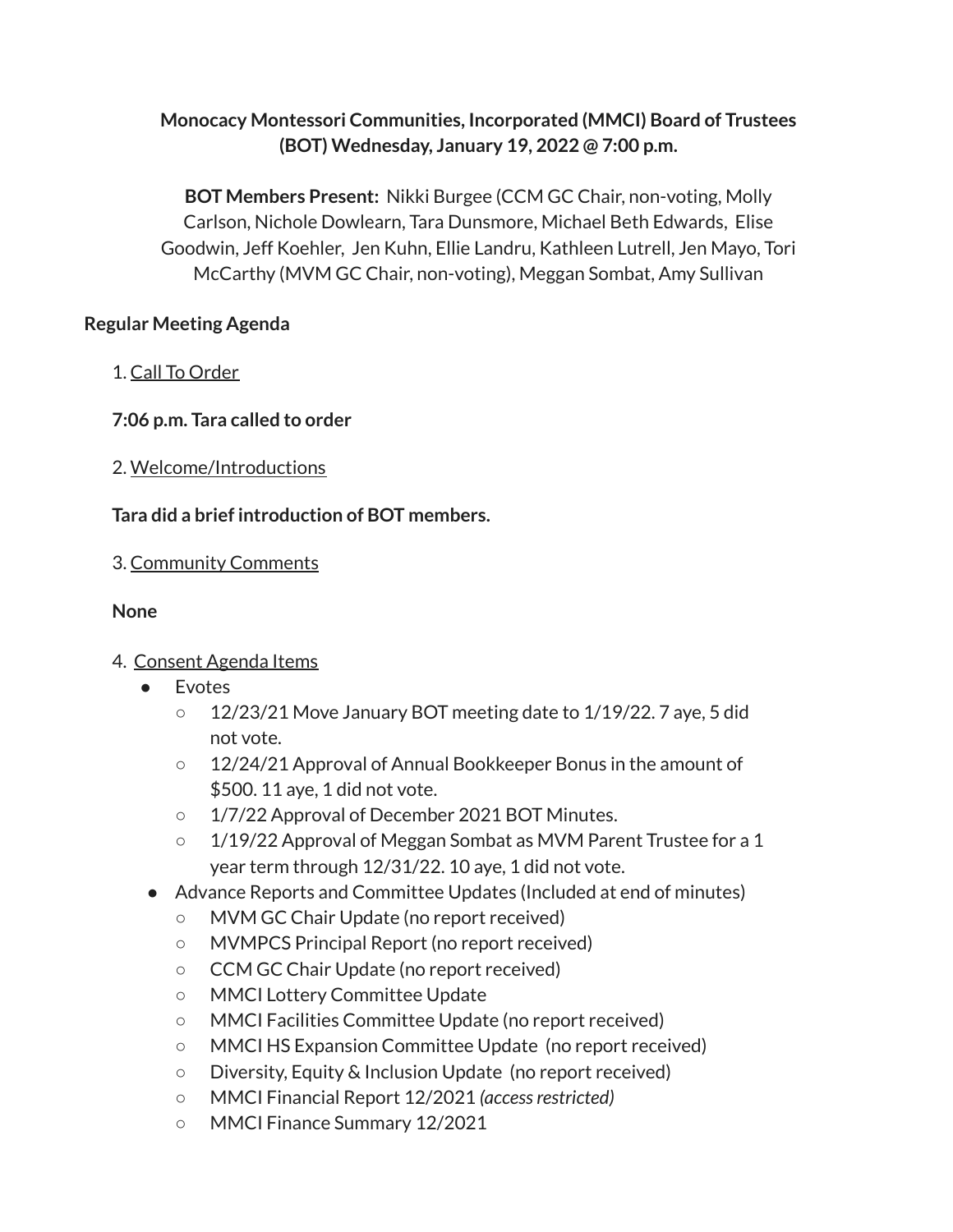ADDED: **Discussion/Vote:** Tara made a motion to appointment Michael Beth Edwards to the position of CCM VP through the end of the term 6/30/22. Seconded by Ellie. Tara explained Michael Beth's background and experience briefly. 12 aye, 0 nay

#### 5. BOT Member Reports

MMCI President Report *Tara Dunsmore Chris Chandlerstepped down from his VP role. Tara shared that the last few weeks have been stressful and asleaders we should model kindness, grace, and courtesy. Leadership meetings were held with Dr. Lippy.*

## MVM VP Report *Ellie Landru*

*There were some building issues with a smoke detector that MVM is working through. The estimate is about \$3000 so it is higher than an amount that the GC can automatically approve. It is not a safety issue but it is causing multiple notificationsto be sent to emergency contacts. The meeting with John Garza to discusslandlord negotiations was rescheduled.*

CCM VP Report *Michael Beth Edwards*

*Michael Beth juststarted her role in the last few days.*

BOT Treasurer Report *Jeff Koehler*

*Advance reportsubmitted, included at the end of the minutes. Heads up to both GCs and the BOT that we are beginning the budget planning processfor next year.*

## 5. Updates

## MVM Principal update *Amy Dorman/Tori McCarthy*

*Amy - Session 1 of Power Hour and Meerkat Camp was well run and implemented. 6 staff membersstepped up and 25 kids attended Meerkat Camp and 22 for Power Hour. Session 2 willstart Saturday, January 22, 2022. There will be some new tudorsfor the next term including Ms. Dorman. There was a parent education evening 12/14. 33 parents and guardians attended mostly virtual. Parents will be invited to observe classrooms but Covid needsto settle down first. MVM wrapped up Dibblestesting and are now in the middle of math testing. FCPS streamlined the processto accesstesting. The decision was made to extend MAP Math to first grade to allow data to follow progress. A custodian was hired. MVM has a long term sub that is filling an SEIA who is an MVM graduate. The User Support Specialist position was filled. There isstill one SEIA position that is open. There are some familiesthat are choosing to keep kids home. Because Maryland isin a state of emergency this does not impact the students' absences. If it isthe families choice out of an abundance of caution they do not have accessto the extended learning forstudentsthat are out for COVID*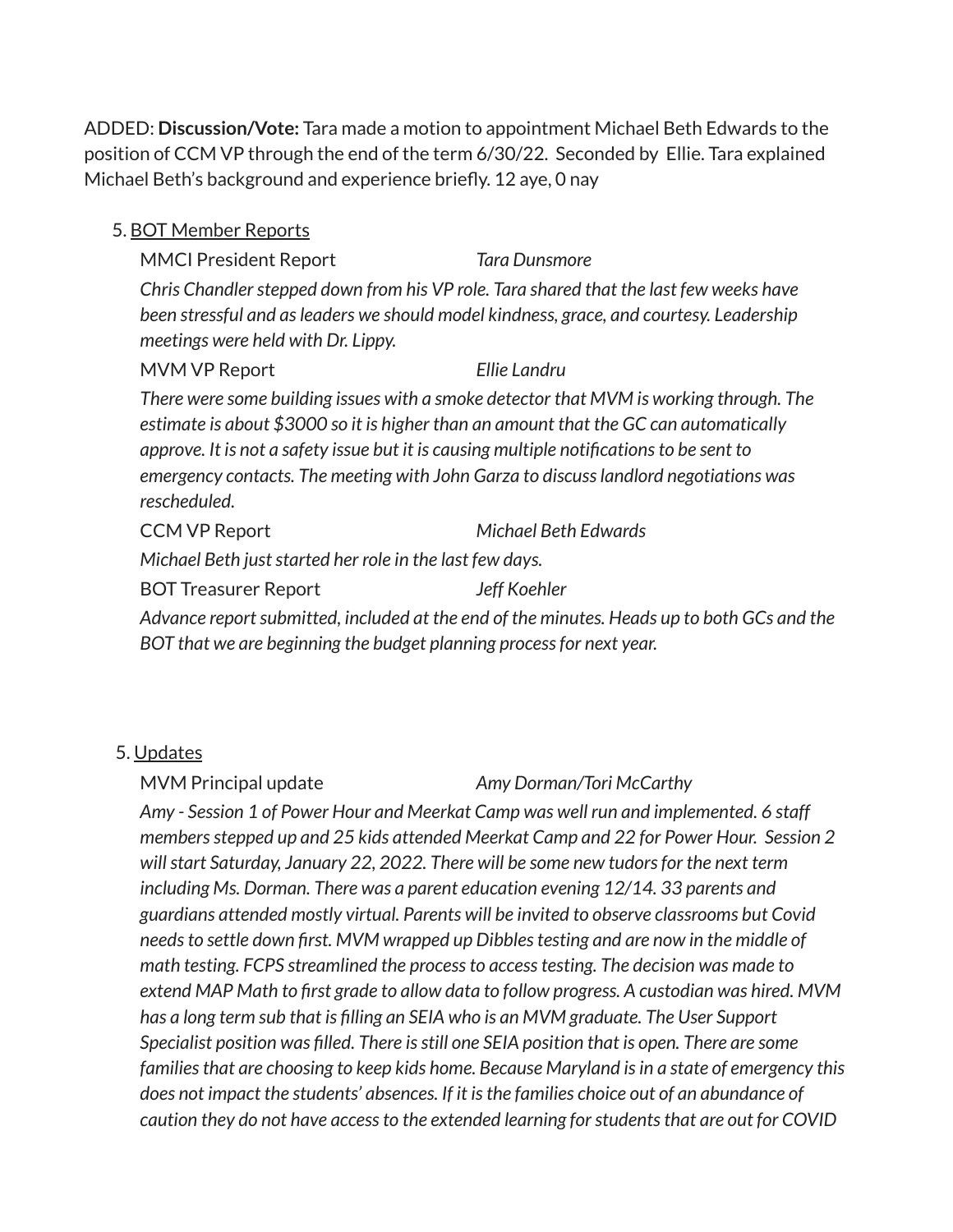#### *related reasons.*

*Tori - A Parent Representative brought forward concerns about using the Reply All function in accordance with the Maryland Open Meeting Act and this has put a hold on evotes and how information processesthrough. The GC islooking for guidance from the BOT. There was a policy meeting on 1/17 and the GC reviewed SOPs. Two new policies are being reviewed and finalized including the Financial Policy and also a Policy Manual for the GC level. The GC is looking into a parent communication platform that meets MVM needsto roll out in the fall. Jen Shemer ended her term and the GC is working on delegating her responsibilities. Volunteersign ups have decreased due to the Covid surge and holidays and MVM islooking forward to reengaging the community. There are two new members on the GC: Rachel Schooley and Brooke DeSantis.*

## CCM Principal update *Marilyn Horan/Nikki Burgee*

*Snow removal had problemsthis year - CCM wasstill covered by a sheet of ice. The removal required the crew to come back many timesto get it right. A grant wasreceived for the preschool program. This allowed all day 4, early K, and hasstarted a relationship with FCPS preschool. Marilyn is considering what the future of the funding of this program lookslike. There have been two music performancessince the last meeting. The library opened last week. CCM wasin Montessori Live which is a magazine that is distributed acrossthe world. CCM will be having a prospective parent night. CCM is currently doing assessments. Three field trips were scheduled this week for Rose Hill. CCM is working on socially and emotionally supporting their students.* 

#### *Nikki -*

*CCM just elected 4 new Parent Reps on the GC. All have received their chair assignments.*

Facilities update *Molly Carlson/Ellie Landru*

## **Committee Updates**

*High School Committee Update* - Dan Lippy shared that the cabinet is prepared to recommend to the BOE to approve the high school on 1/26. Dan Lippy will be presenting to the BOE on MMCI's behalf. Two weeks after that the BOE will vote. If approved this project will be in the hands of the MVM GC to implement.

Legacy Impact Capital Presentation Molly Carlson introduced Legacy Impact Capital which attended to present their financial offerings. MMCI was referred through MAPCS. There have been several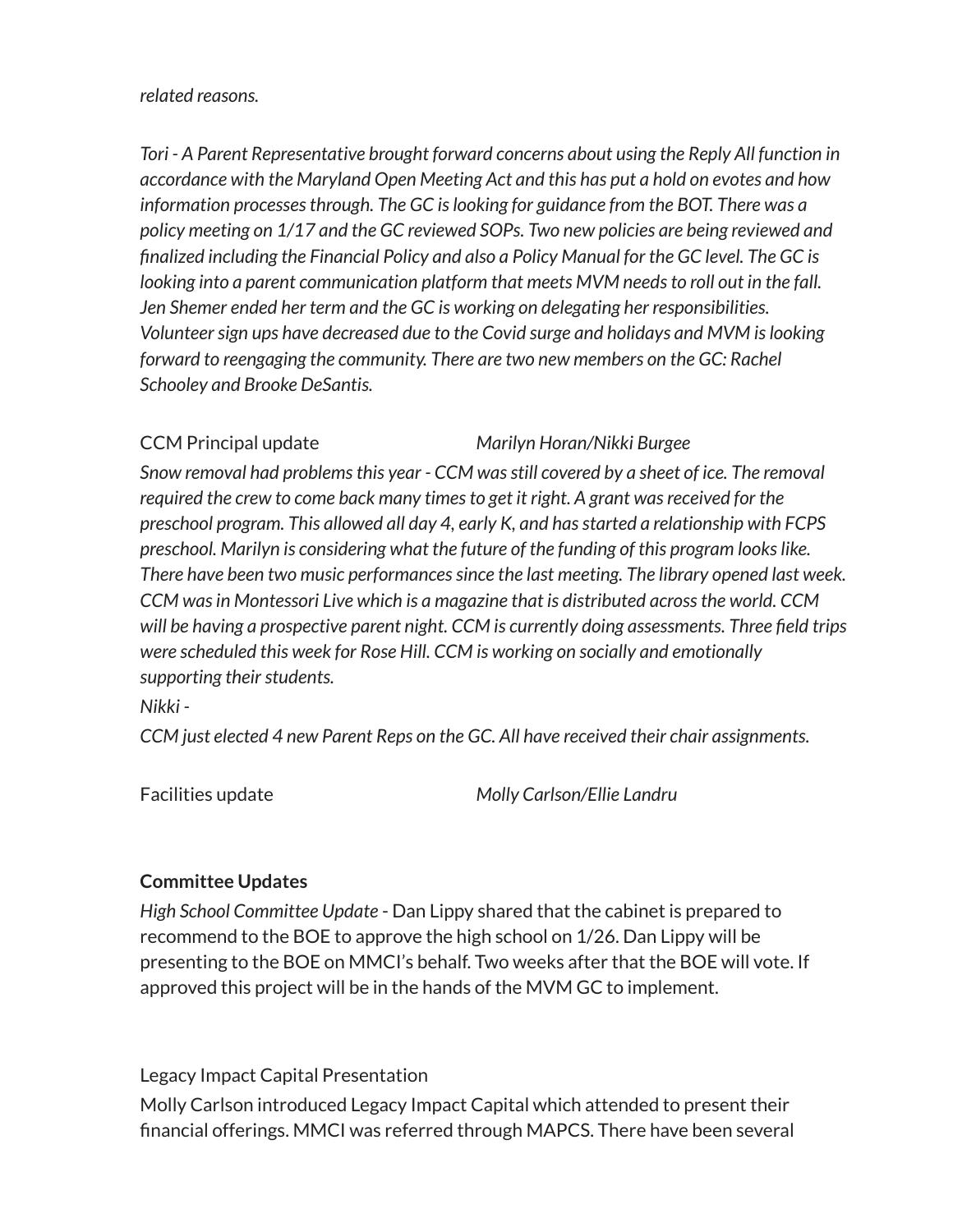meetings with MMCI and MMCI is considering several funding formats.

Legacy Capital discussed their various offerings from Project Management, to Leasing, to purchasing. They would work with the school on their end goals and create a path to get MMCI there.

# 6. Action Items/Follow-up

- **● Check-in:** Annual Fundraising Calendars and plans (GC Chairs)
- **Check-in:** Annual Report Status MVM. 3/9 is the BOE presentation, the report is due by 2/23 which means that the BOT needs to review it by 2/16. MVM GC will need to have it approved by this date.
- **Check-in:** Annual Report Status CCM. 2/23 with material due by 2/9. The BOT will need a final draft by 2/2 to review, revise, and vote.
- **Followup:** MMCI Staffing Discussion schedule work session. Respond to the doodle poll if you are interested in being part of this conversation.

## 7. New Business: Discussion and votes

- **● Discussion:** [Orton-Gillingham](https://drive.google.com/file/d/1T64b9nJJRokYn_xVbn9r9cM_Vk7-vlDa/view?usp=sharing) Plus [https://www.iepinc.net](https://www.iepinc.net/) (Nichole Dowlearn) Nichole recently became aware of this company that provides training. There are scholarships that make the training free. The company is looking to help schools support students with special needs. GCs should share with their staff and anybody with questions should contact Nichole.
- **● Discussion/Vote:** Financial Policies (Amy Sullivan)
	- [Dissolution](https://drive.google.com/file/d/1I_PPuGnVdgrKHM9KIgHkyQMQbPjeStmk/view?usp=sharing) Policy
	- [Capitalization](https://drive.google.com/file/d/1BrAJGuVNMdroJENv7qajH8PDuHx5mhqQ/view?usp=sharing) Policy

Capitalization defines what is a capital asset and how do they depreciate. The Dissolution policy states what happens if either school needs to close. Amy Sullivan made a motion to approve the Dissolution Policy and the Capitalization Policy as written. Jeff seconded. 12 aye, 0 nay.

**● Discussion/Vote:** Change February BOT meeting date due to BOE conflict. (Tara Dunsmore)

Tara motioned to move the February BOT meeting from February 23 to February 16. Ellie seconded. 12 aye, 0 nay

● **Discussion/Vote:** MD Open Meetings Act, use of evotes and reply all functions (Tara Dunsmore)

Tara explained that it has come into question whether we are able to hold evotes and if using reply all puts MMCI or either GC in violation of the Maryland Open Meetings Act. This first called into question if MMCI or the GCs are bound by the Open Meetings Act and what we should be following. We reached out to MAPCS for clarification. Ellie reached out to MAPCS to see what aspects of the MD Open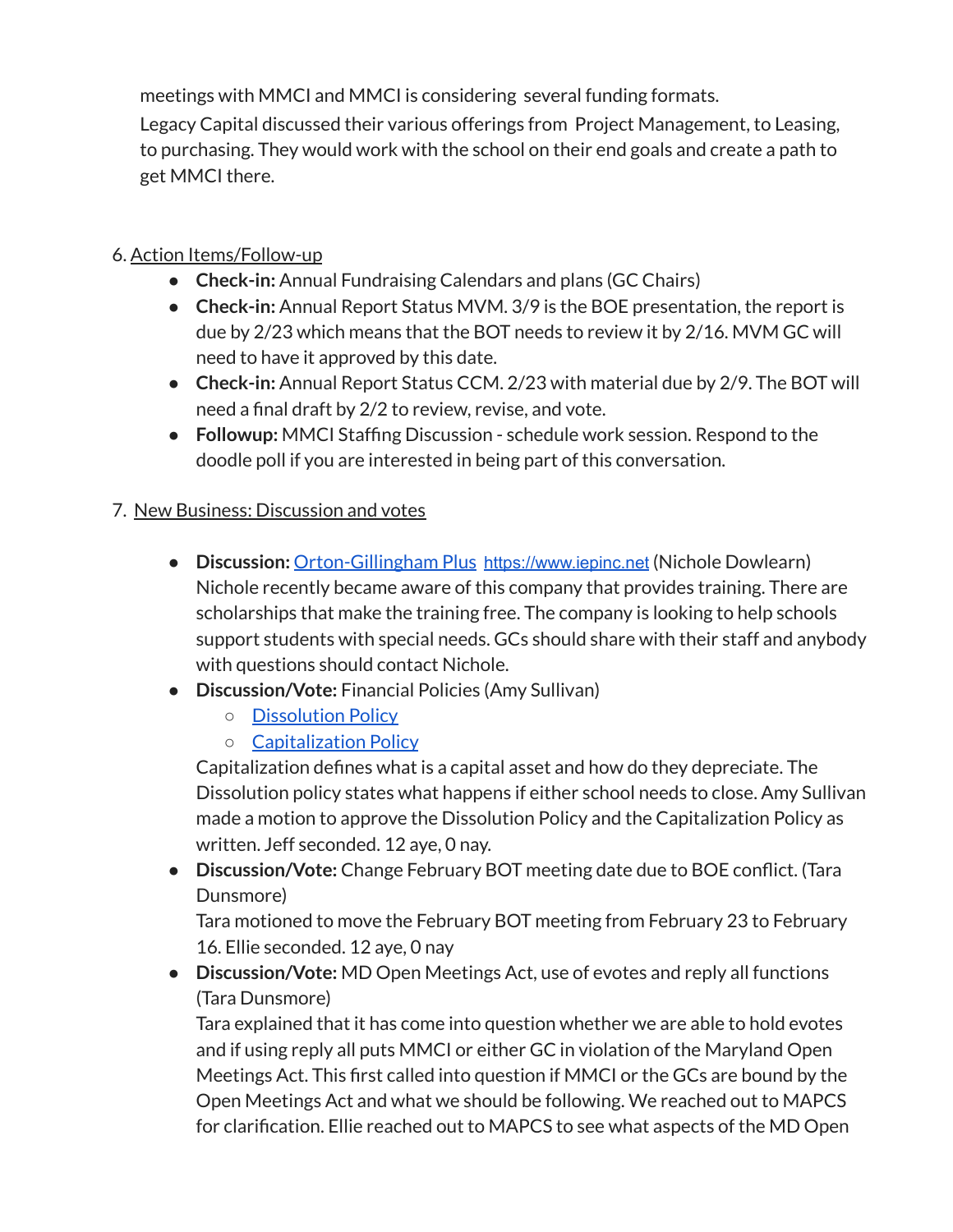Meetings Act apply to MMCI and the GCs and to get their advice. The end result is that our GCs and MMCI are not subject to the Maryland Open Meetings Act. This is because we are not a governmental body. We do receive funding but once the public funds are transmitted to us it is no longer considered public. Ellie's recommendation is that we are following Maryland Open Meetings Act for announcing meetings and agendas and using it for best practices for what is open and closed meetings. This has been a concern of several schools and MAPCS worked to get a definitive answer on the subject. Tara shared that there has not been a lot of clarification on the use of evotes and we should be careful that our evotes and discussion are things that need to happen between meetings and that MMCI needs to ensure it holds the conversations that should be held in public in that forum and there is some discretion for judgment in this. The BOT will review the Evote policy to ensure we are maintaining our integrity as an organization and present an updated version in February.

Tara motioned to adjourn the meeting and Ellie seconded. 12 aye, 0 nay. The meeting was adjourned at 9:40 p.m.

# **Advance Reports**

- Lottery Report
- MMCI Finance Summary 12/21

# **Lottery Report**

Lottery open: January 4 to March 15 12:01 a.m. - 11:59 p.m. Estimated run: week of March 28 Date to communicate to community for results: Lottery pulled by 4/4 First round of paperwork due: 4/26 registration date

| <b>APPLICATIONS SUBMITTED</b> |           |     |                     |
|-------------------------------|-----------|-----|---------------------|
|                               | 1/19/2020 |     | 1/19/2021 1/19/2022 |
| <b>MVMPCS</b>                 | 6761      | 404 | 942                 |
| <b>CCMPCS</b>                 | 710       | 409 | 917                 |
|                               | 1386      | 813 | 1859                |